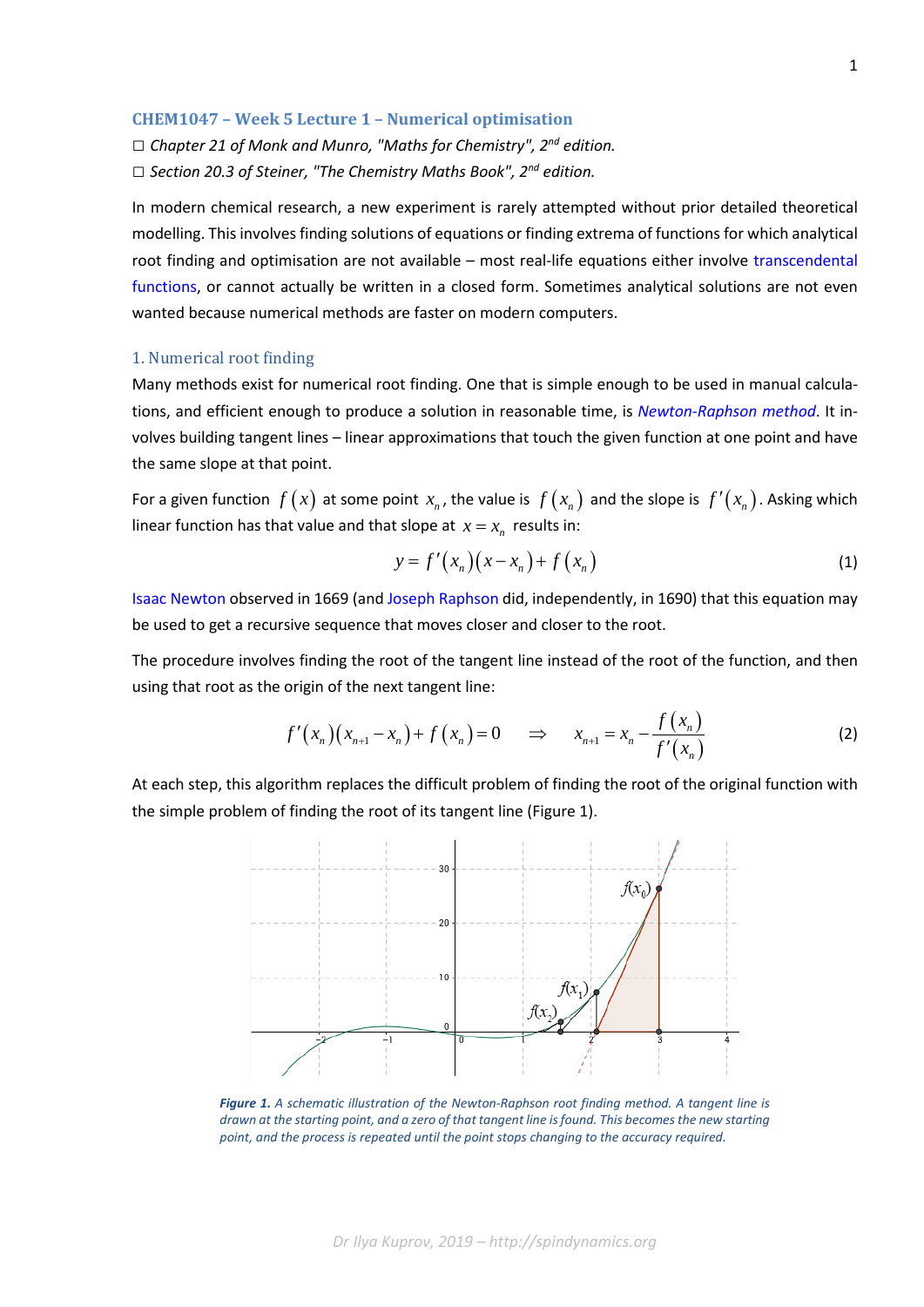The point  $x_n$  moves closer and closer to a root of  $f(x)$  when  $n$  is increased. Newton-Raphson algorithm requires an initial guess  $x_0$ , and converges to the nearest root. It may fail to converge if the initial guess is not well chosen, and will fail to converge if the function has no zeroes.

**Example**: find the solution of  $exp(x) - 5x = 0$  to four decimal places using Newton-Raphson method starting at  $x_0 = 3$ .

**Solution**: the corresponding Newton-Raphson iteration equation is

$$
x_{n+1} = x_n - \frac{\exp(x_n) - 5x_n}{\exp(x_n) - 5}
$$

If we choose  $x_0 = 3$  as the initial guess, we get the following sequence:  $x_1 = 2.6629$ ,  $x_2 = 2.5533$ ,  $x_3 = 2.5427$ ,  $x_4 = 2.5426$ . The fourth decimal place stops changing beyond  $n = 4$ , meaning that the root is found to the precision required.

#### 2. Numerical optimisation

Numerical optimisation of univariate functions is an instance of the numerical root-finding problem described above. We need to find a point at which the derivative of the function is zero:

$$
f'(x) = 0 \tag{3}
$$

This may be accomplished using the same Newton-Raphson iteration, in which the derivative of the function is now featured in the numerator and the second derivative in the denominator:

$$
x_{n+1} = x_n - \frac{f'(x_n)}{f''(x_n)}
$$
 (4)

The Newton-Raphson method converges to the nearest stationary point. It is the user's responsibility to find out what the nature of that point is.

**Example**: find the nearest stationary point of  $f(x) = x^3 - e^x$  to  $x = 1$  to four decimal places and demonstrate that it is a minimum.

**Solution**: the Newton-Raphson iteration for this problem is

$$
x_{n+1} = x_n - \frac{3x_n^2 - e^{x_n}}{6x_n - e^{x_n}}
$$

Starting from  $x_0 = 1.0000$ , the iterations are  $x_1 = 0.9142$ ,  $x_2 = 0.9100$  and  $x_3 = 0.9100$ , at which point the fourth decimal place stops changing. The second derivative of the function at this point is positive,  $f''(0.9100) = 2.9757$ , and therefore the point is a minimum.

An extension of this procedure to multivariate functions does exist, but tends to be problematic because the denominator in the multivariate version on Equation (4) has singularities at points where second derivatives are zero. It turns out that too many such points exist for multivariate functions. A simpler procedure is therefore often used, where the location of stationary points is determined using only first derivative information: the computer starts at some user-specified location and moves up or down the direction of steepest ascent. This direction is called *[gradient vector](https://en.wikipedia.org/wiki/Gradient_descent)* ∇*f* :

$$
\vec{\nabla} f(\vec{r}) = \text{grad}\left[f(\vec{r})\right] = \begin{pmatrix} \frac{\partial f}{\partial x} & \frac{\partial f}{\partial y} & \dots \\ \frac{\partial f}{\partial x} & \frac{\partial f}{\partial y} & \dots \end{pmatrix}
$$
(5)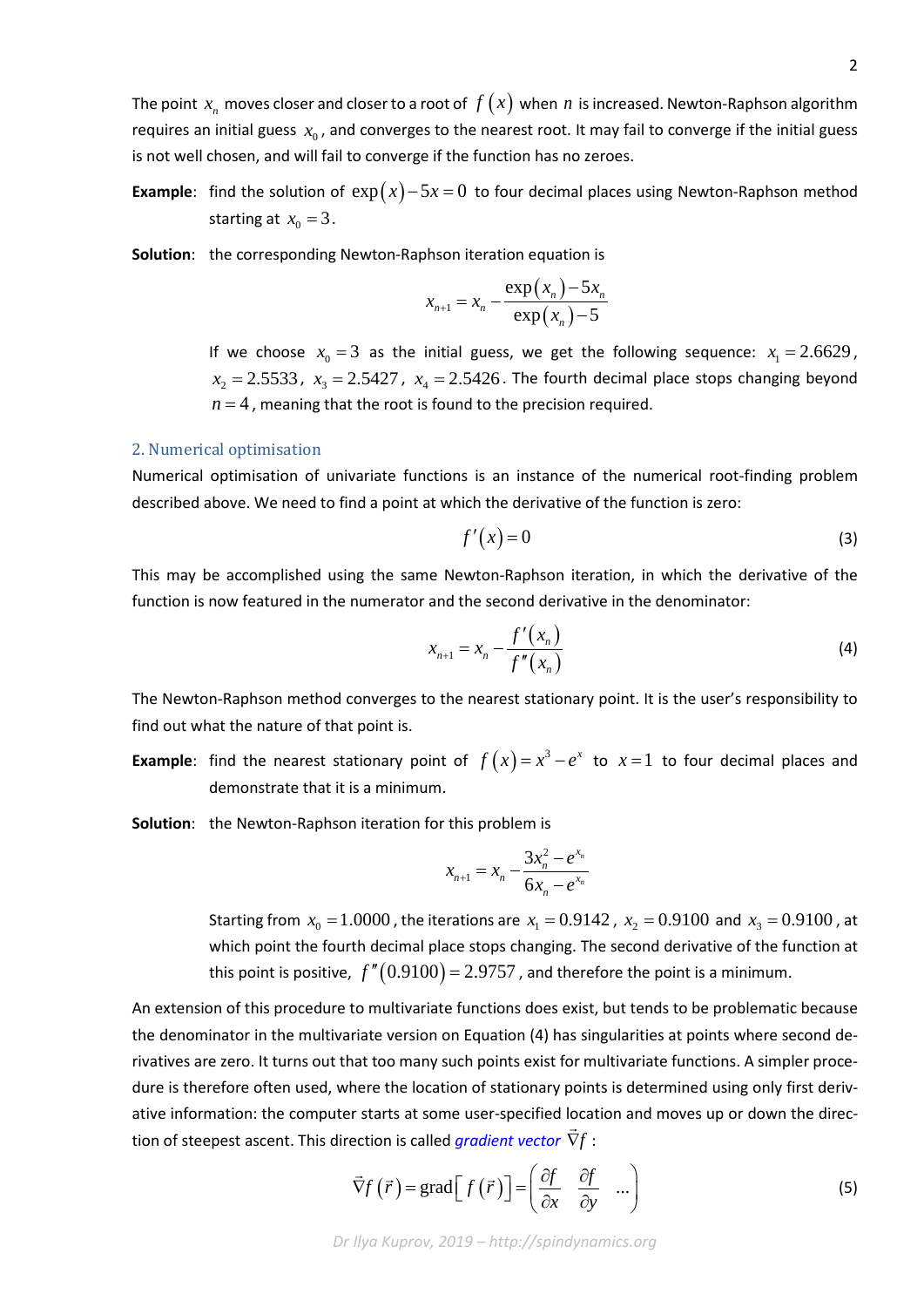In practice, the gradient is obtained by computing first partial derivatives at each point in the optimisation trajectory. Algorithms that descend along the gradient direction are called *[gradient descent](https://en.wikipedia.org/wiki/Gradient_descent)* methods. Given a starting point  $\vec{r}_0$ , gradient descent methods proceed in the following way:

$$
\vec{r}_{n+1} = \vec{r}_n - \alpha \cdot \vec{\nabla} f\left(\vec{r}_n\right)
$$
 (6)

where  $\alpha$  is a step length. In the simplest case it is fixed, but more sophisticated methods exist that estimate the optimal step length using local curvature information.

### 3. Non-linear least squares

The *[non-linear least squares](https://en.wikipedia.org/wiki/Non-linear_least_squares)* method is a simple extension of the linear case to an arbitrary function:

$$
\Omega(a, b, \ldots) = \sum_{n} \left[ f(a, b, \ldots, x_{n}) - y_{n} \right]^{2}
$$
 (7)

The error functional is the same – the sum of squares of deviations. An example is shown in Figure 2.



*Figure 2. An example of a non-linear least squares fit to a function with three parameters, performed numerically in Matlab.*

The minimum of the functional in Equation (7) is no longer easy to find analytically. A simple expression for  $f(a, b, ..., x_n)$  may not even exist – the function may be an output of a numerical simulation or the readout from some instrument. In such cases, the minimisation proceeds using gradient descent.

# 4. Molecular geometry optimisation

The task of refining a molecular geometry from some initial guess (provided by chemical intuition) amounts to finding the minimum of the energy with respect to the atomic coordinates:

$$
\{\vec{r}_1, \vec{r}_2, ...\} = \underset{\{\vec{r}_1, \vec{r}_2, ...\}}{\arg \min} E(\vec{r}_1, \vec{r}_2, ...)
$$
 (8)

where *[argmin](https://en.wikipedia.org/wiki/Arg_max)* stands for "argument at the minimum" and  $\vec{r}_k = \begin{bmatrix} x_k & y_k & z_k \end{bmatrix}$  are Cartesian coordinates of the *k*-th atom. It is common to use *R* symbol to denote a vector containing all coordinates of all atoms. The minimum of the energy with respect to *R* is called *[equilibrium geometry](https://en.wikipedia.org/wiki/Molecular_geometry)* because static forces on